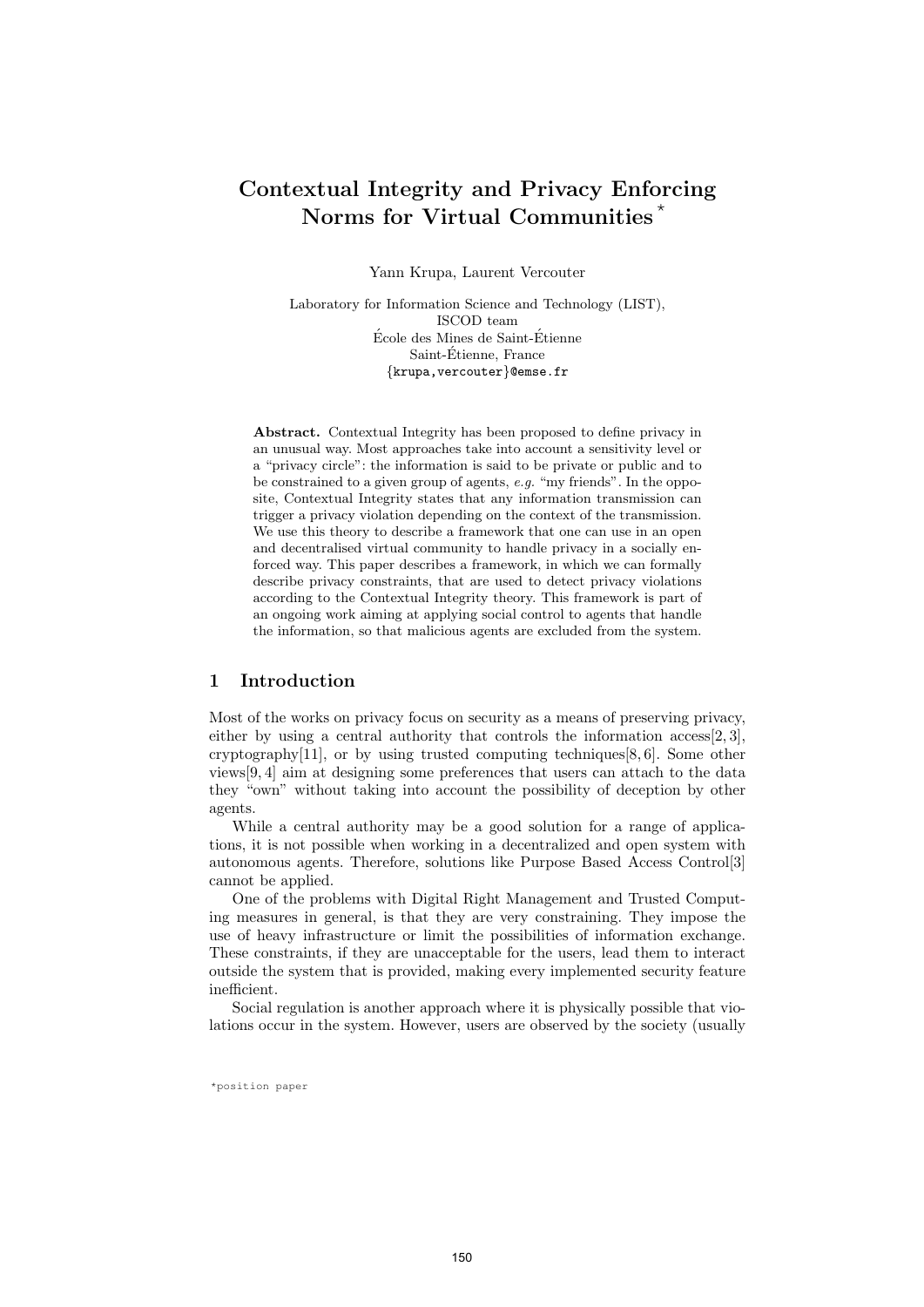their neighbours) that can spot them and socially exclude them by ostracism if they commit violations.

So far, very few works consider privacy preserving under the social angle. Yet, it is a prominent problem in applications such as social networks, virtual communities and multi-agent systems, where a social framework will cope naturally with all the social components already working in these systems like trust, reputation, roles for exemple.

Our work tackles the problem of privacy by using social control in decentralized and open multiagent systems. It is based on Nissenbaum's "Contextual Integrity" theory[7] which defines privacy in a socially relevant way. Therefore it is possible to assess privacy violations from the agent point of view, and apply a social control relying on available social mechanisms, such as the use of trust management techniques, to prevent further violations. Privacy violations will be reduced without requiring a central authority or invasive security measures.

Contextual Integrity states that any information, as inoffensive as it could seem, can potentially harm a set of agents. It means that Contextual Integrity does not make assessment towards the degree of sensitivity of a given information. All information is regarded as evenly sensitive/insensitive. We call the set of agents that can be harmed by an information, its Targets. We say that an agent is harmed by an information if it makes the agent lose any kind of resource  $e, q$ , time, reputation, acquaintances, role. An agent sending information is called Propagator and the agent receiving the information is called Receiver. During the different moments of the process and depending on the information, those attributions may change from one agent to another.

The goal of our work is to provide means to a propagator to use logical reasoning and trust mechanisms to make assessments about a further transmission: "will the transmission of information  $i$  to agent  $z$  be a violation of contextual integrity?". A receiver should also be able to do the same process when receiving an information: "was the reception of information  $i$  from agent  $a$  a violation?". If a violation is detected, social sanctions are thrown against the violating agents.

This paper describes this ongoing work, it proposes a framework in which we can formally describe privacy constraints according to the Contextual Integrity theory and norms in order to enforce these constraints. This framework is then used to detect the occurrence of privacy violations. The sequel of this article is organized as follows. Section 2 presents Nissenbaum's Contextual Integrity theory and how we interpret it to build appropriateness laws. The characteristics of the application that we consider, virtual communities, is described in section 3 and it is formally described in order to be able to detect automatically privacy violations. Then, a set of privacy enforcing norms are defined in order to give a roadmap for agent's behavior in section 4. Finally, section 5 shows how these social mechanisms are used to prevent and punish privacy violations on a sample application, and we conclude the paper in section 6.

## 2 Contextual Integrity

In this section we present the theory of Contextual Integrity[7] and introduce the concept of appropriateness extracted from this theory.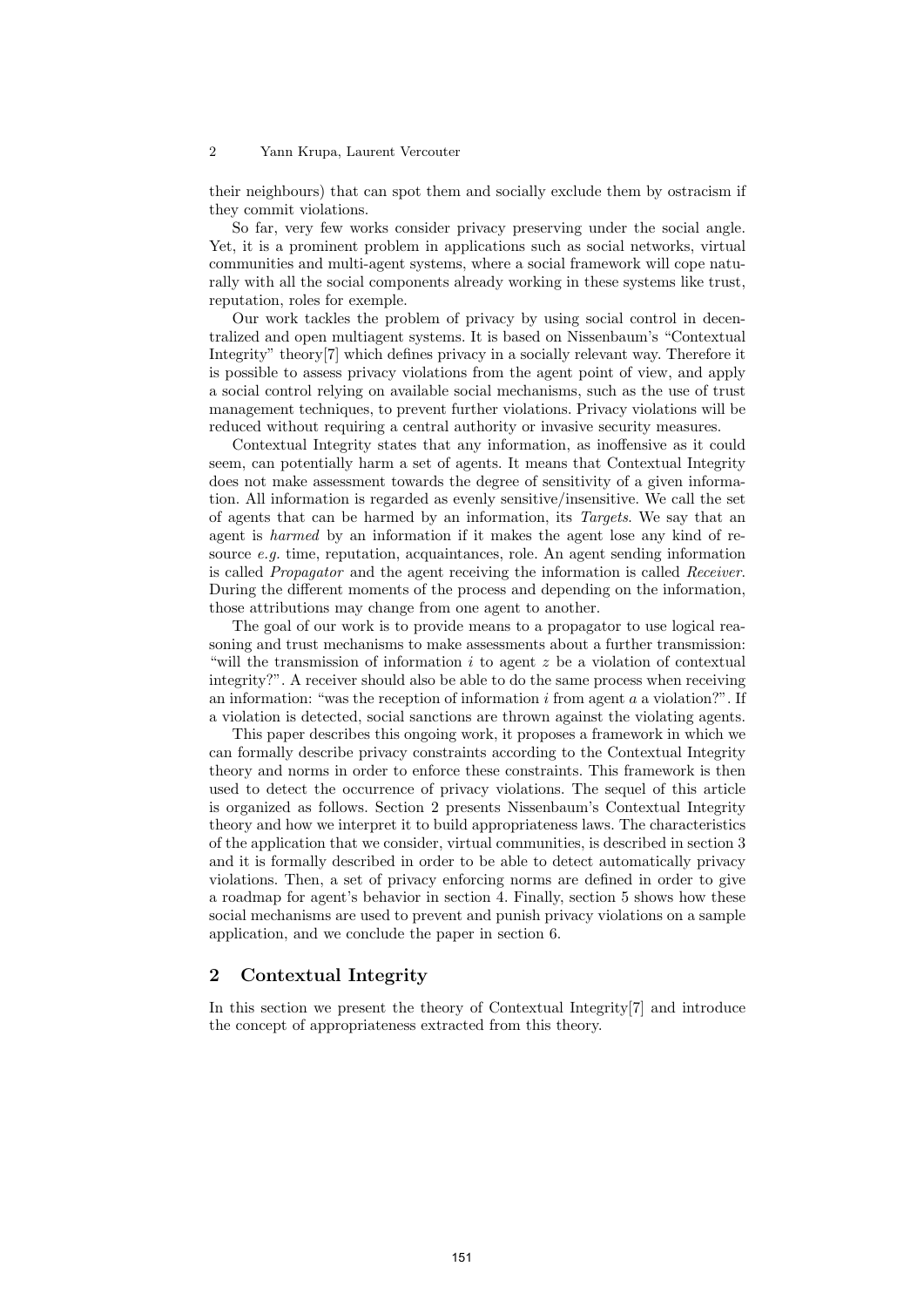#### 2.1 Original Works

In some approaches[8] privacy is viewed as binary (either the information is private or not). Other models consider different levels of privacy[2] or circles[4], whereas contextual integrity focuses on the appropriateness of a transmission, or use of information. Every information is potentially sensitive.

In order to have a complete description of the foundations of the theory, the reader should refer to the original article[7]. Here we will only focus our work on the concept of "violation". Nissenbaum says that "whether a particular action is determined a violation of privacy is a function of :

- 1. the nature of the situation/context
- 2. nature of the information with regard to the context
- 3. roles of agents receiving the information
- 4. relation of agents to information subject
- 5. terms of dissemination defined by the subject"

Those ideas are way too vague to be used as-is in a software application, we define hereafter a more precise definition of the concepts.

## 2.2 Appropriateness

We use the term appropriateness to define the set of laws that makes a transmission inappropriate (*i.e.* will trigger a violation of privacy) if one of these laws is violated. The term "Appropriateness" is inspired by[1].

We use the term "target" instead of Nissenbaum's term "subject". A subject is directly related to the information, while a target may not even appear in the information. For example, if the information is a picture of Mr X's dog doing bad things on X's neighbour's grass, the subject is the dog but the target, the one that can be harmed by the disclosure of the picture, is X. Therefore, we think that considering the target instead of the subject is more versatile.

We can then define a flow as appropriate if all of the following conditions hold, and inappropriate if one of the conditions does not hold (numbers in parenthesis refers to the corresponding statement in Nissenbaum's definition above):

- 1. Transmission context must correspond to the information nature  $(1+2)$ ,
- 2. Agent must have a role within the transmission context (3),
- 3. Agents must not have incompatible relations with target<sup>1</sup>  $(4)$ ,
- 4. The target's preferences must be respected (5)

If a flow is inappropriate then there is a privacy violation. Here we can see the point of this approach: an information is not "public" or "private", every information can trigger a privacy violation if it is used inappropriately.

Thereafter, we illustrate the 4 statements of appropriateness with examples:

 $1$  This item is a work in progress and is not taken into account in the following parts.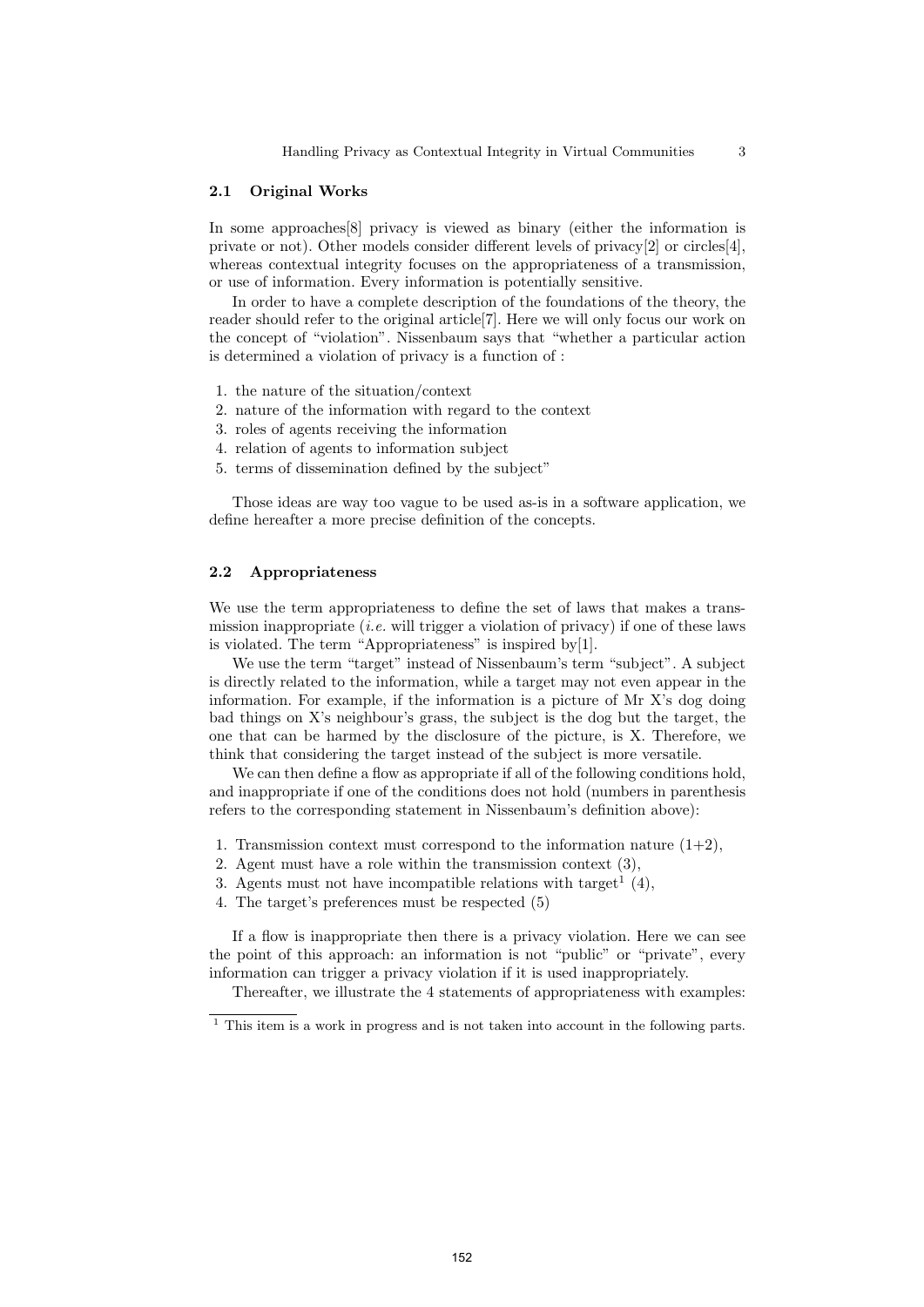- 4 Yann Krupa, Laurent Vercouter
- 1. In the large sense, the context of a transmission can be seen as the environment where and when the transmission takes place. In our framework, for simplification means, we will say that the context of a transmission is declared by the propagator. A context corresponds to the information if it reflects the nature of the information, e.g.: personal health information corresponds to medical context.
- 2. Agents participating in the transaction should have a role associated to this context[1]. For example, a medical doctor has a role belonging to the medical context.
- 3. Sometimes, it is not sufficient that the agent has some roles belonging to the context of the transmission. Because some relations between the target of the information and the agent receiving the information may be inappropriate. For example, consider the case of an agent A who has an illness, and an agent B who is both a medical doctor and A's boss. It may be inappropriate for B to know A's disease because those agents are having an "out of context" relationship (hierarchical relationship).
- 4. If one of the targets of the information specifies preferences regarding the propagation of the information, it is inappropriate to violate those preferences.

As appropriateness has been defined it is now necessary to define the kind of application we consider, information transmission in virtual communities. Afterwards, we propose a formalism of appropriateness to be used in this kind of application.

# 3 Framework

This section presents the application domain and all the components needed to handle contextual integrity as defined in the previous section, as well as a formalism of appropriateness.

## 3.1 Privacy Preservation in Virtual Communities

In several types of virtual communities, such as social networks or virtual enterprises2, users communicate and share information using software systems that support the community. These applications raise a difficult problem of privacy preservation. On the one hand, it is the main goal of these communities to enable communication so that users can easily send information to their contacts. On the other hand, as it is stated by the contextual integrity theory, each piece of communicated information may result in a privacy violation. Indeed, if we consider the case of a virtual enterprise, the community includes users with different hierarchical roles, belonging to different services but also different enterprises. It is obvious that all information should not be sent to other users without analysing the nature of information and of the concerned users. The same case

<sup>&</sup>lt;sup>2</sup> A virtual enterprise is a temporary collaborative network of enterprises made in order to share resources and competences.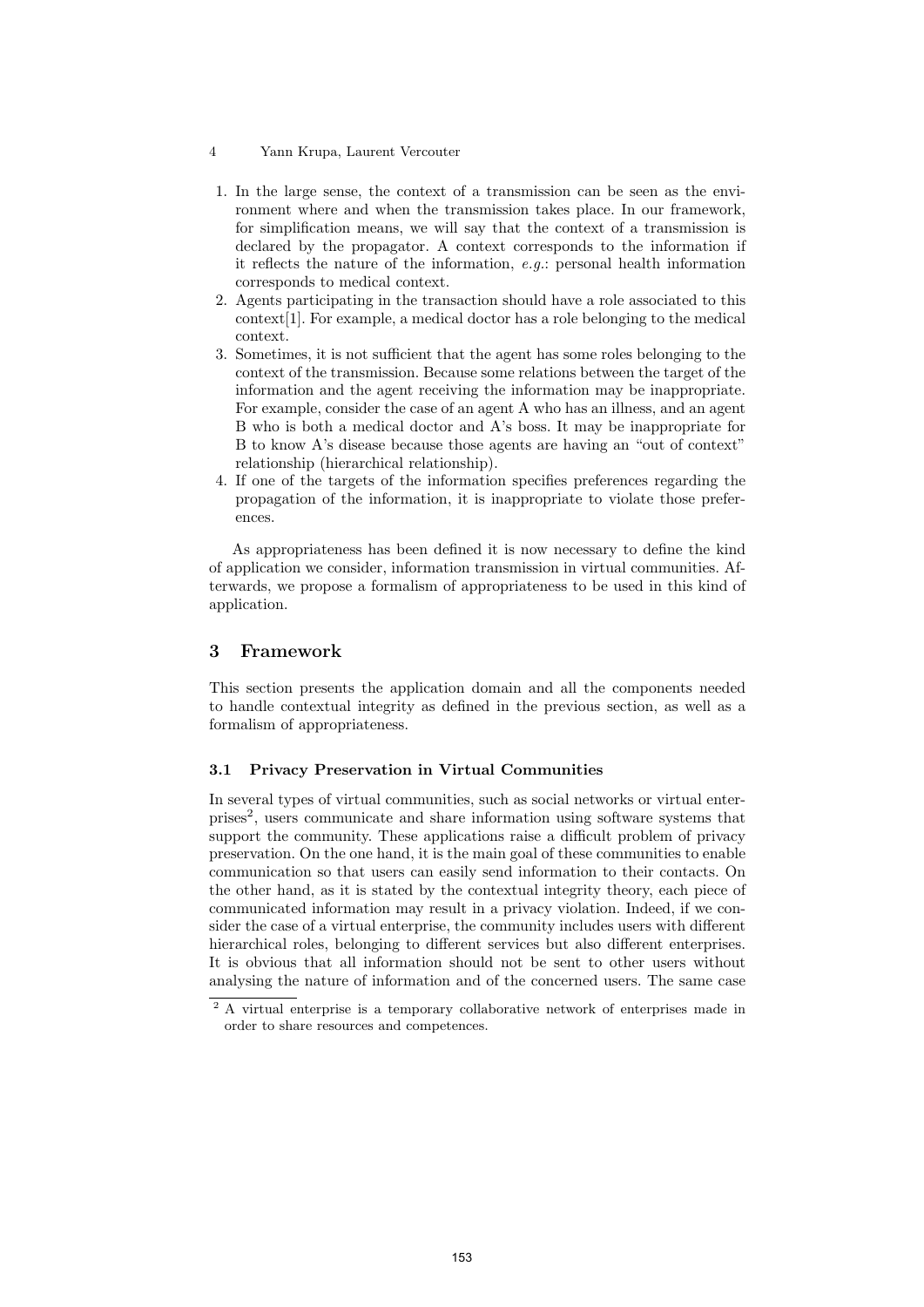occurs in professional or personal social networks in which users' contacts can be her colleagues, siblings, friends.

The goal of our work is to specify a software assistant agent that is able to help a user to preserve privacy in a virtual community. The assistance is both to preserve the user's privacy by providing advices when an information is communicated (should he send this information or not to a given contact?), and to preserve the other users' privacy by detecting when a privacy violation occurred and should be punished. This paper describes the first steps of this ongoing work by defining a language to express privacy constraints and means to detect privacy violations.

The virtual community that we consider has the following characteristics. It works as a peer-to-peer network, meaning that information is exchanged by a communication between one sender and one receiver. Moreover, it is a decentralized and open system. It is thus impossible to define a centralized control that relies on a global and complete perception of communications. We have chosen a system with these features to be as general as possible. By proposing a local assistance to users, the assistant agent can be used both in centralized and decentralized systems and it does not constrain the system scalability. The choice of peer-to-peer communication is also general enough to be able to represent other kinds of communications. For instance, if we want to consider a social network in which information is exchanged by publishing it on a page or a "wall" readable by the user's contacts, it can be represented by several one-to-one communications.

In order to be able to define privacy preservation according to contextual integrity, we need to introduce two concepts in the virtual community: context and role. The context describes the situation in which an information is exchanged. Examples of context are "Dave's work", "John's family", "health". Roles are defined within a context and attached to users. Examples of roles in the three contexts mentioned above are respectively "Dave's boss", "John's father", "medical doctor". There can multiple roles per context. In this paper, we assume that users' roles and their corresponding contexts are provided by organisational entities that act as repositories. These entities are able to return the role associated to a specific user and the context associated with a specific role. For this purpose, it is possible to use organisational multiagent infrastructures[5].

These concepts are useful to be able to express rather fine rules for Contextual Integrity. We use them in the next subsections to allow the assistant agent to reason on privacy violations.

#### 3.2 Message Structure

Users exchange information encapsulated in a message. Information is raw data. We don't make assessment about the structure of the information and leave it free. A message encapsulates information plus meta-information described below.

First, from a given information, can be computed a unique reference that allows to refer unambiguously to the information without carrying itself the information (Hash algorithms like Message Digest[10] can be used).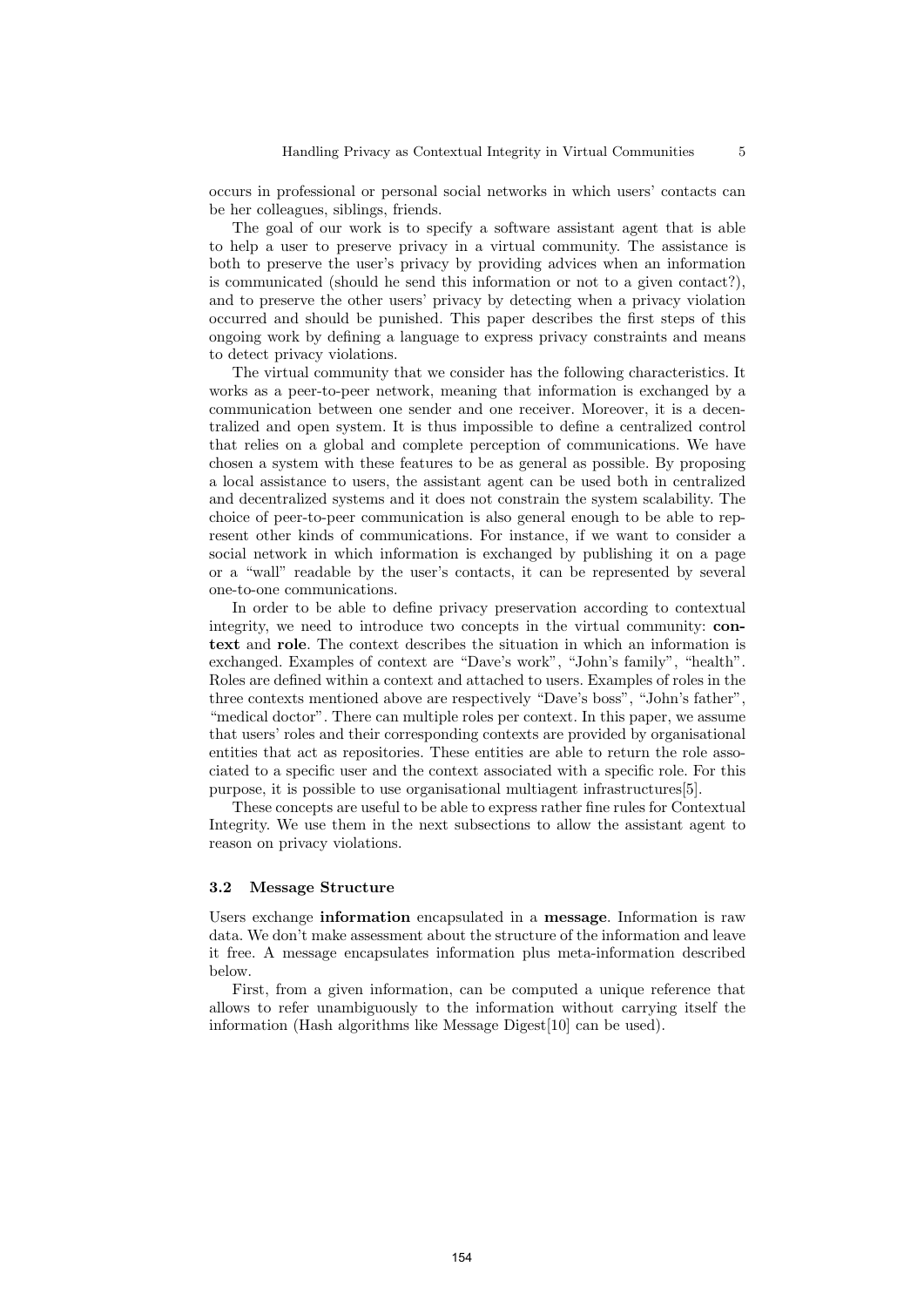Then, the message adds the following meta-information:

- Context Tags: tags referring to the context of the information
- Target Tags: tags referring to the targets of the information
- Privacy Policies: policies expressing preferences regarding further distribution of information
- Transmission Chain: a chain of transmissions that allows to keep track of the message path in the system

Each of these components may be digitally signed by agents that wish to support the meta-information accountability. When signing a meta-information an agent engages his responsibility. The semantics that relies behind the signature is a certification: *i.e.* the agent that signs the context tag "medical context" certifies that the information is about medical context. Therefore, it is very important that a meta-information, even if it can be detached from the information (which is possible), cannot be reattached to another information. We prevent that from happening by including the information hash before signing. Signatures are formed by a name and a signature (RSA signature for example[11]). The transmission chain allows to keep track of the message path among the agents. Every agent is required to sign the chain before propagating a message, an agent adds his signature including his own name and the name of the receiver of the message.

## 3.3 Primitives

To allow the agent to recover data regarding the concepts described earlier, like the meta-information or the roles of agents, we need to provide the agents a set of logical primitives. These primitives can then be used to express constraints about transmission of information.

- 1. Primitives based on meta-information:
	- information( $M, I$ ). Means that I is the information<sup>3</sup> encapsulated in message M.
	- contexttag( $C, A, M$ ). Means that C is the context tag for message M signed by agent A.
	- targettag( $T, A, M$ ). T is the target tag for message M, signed by A.
	- policy(P,A,I). There is a policy P signed by agent A for information I.
- 2. Primitives based on transmission roles:
	- $\mathcal{L}$  receiver(X,M). Agent X is receiving the message M.
	- $-$  propagator(X,M). Agent X is sending the message M.
- 3. Primitives based on agent beliefs:
	- $-$  target(X,I). The agent believes that agent X is targeted by the information I.

 $\overline{3}$  The primitives are referring to an information I or a message M. This is because some primitives will be specific to a given message M, and some others will be common to all messages containing the same piece of information I.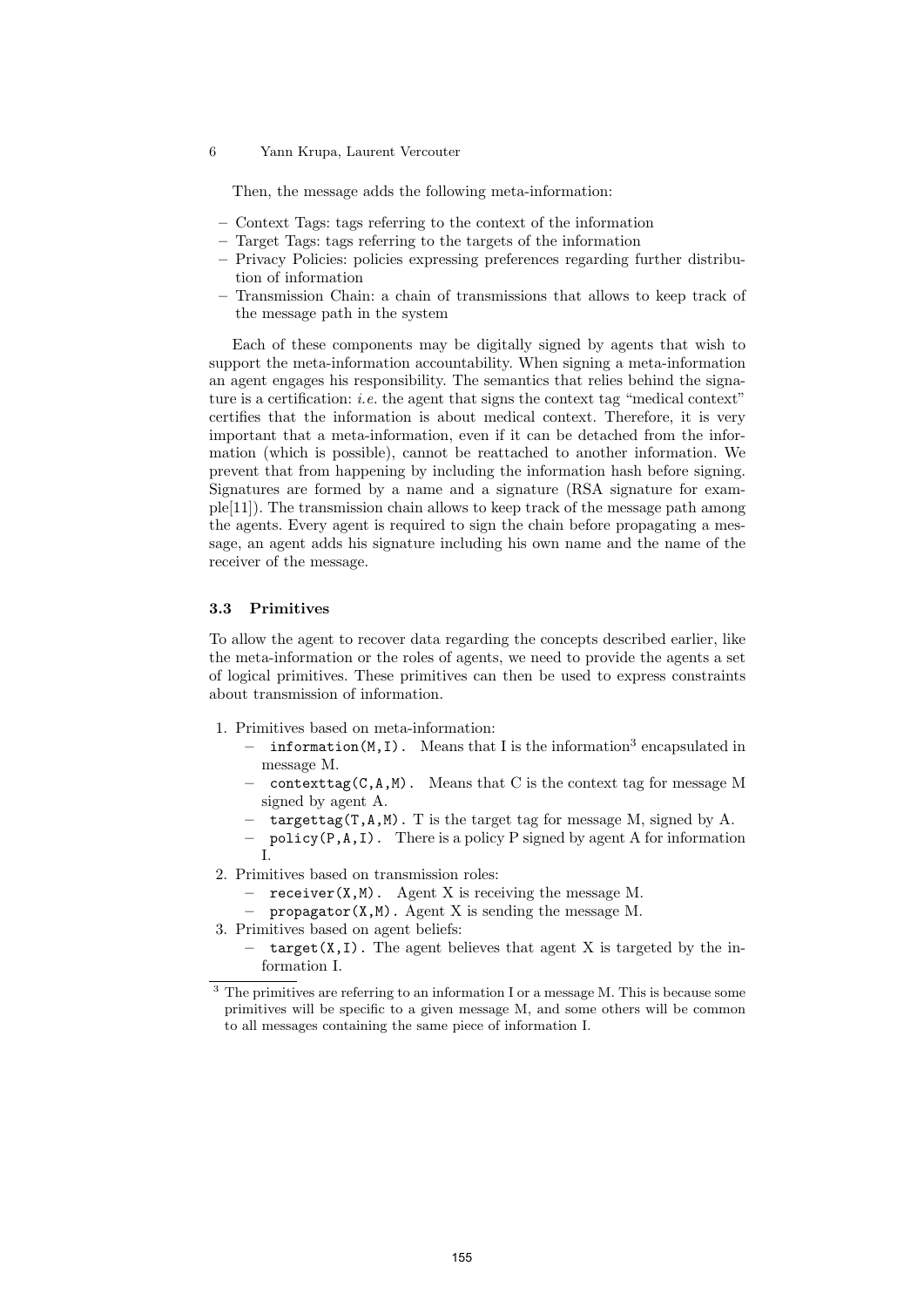Handling Privacy as Contextual Integrity in Virtual Communities 7

- policyvalid(P,I). The agent believes that the preferences expressed by policy P are respected for the information I.
- $\text{context}(C, I)$ . Means that the agent believes that C is the context of information I
- $role(A, R)$ . The agent believes that Agent A has the role R.
- rolecontext $(R, C)$ . The agent believes that role R belongs to context C (role "surgeon" belongs to Medical context).
- $link(X, Y)$ . The agent believes that agent X is capable of communicating with Y.
- Now, based on this primitives, we are able to express preferences or norms.

## 3.4 Appropriateness Laws

Our goal is to obtain some simple laws that agents can rely on to be able to decide if a given transmission of information should be seen as a violation or not.

These appropriateness laws are thereafter abbreviated as A-laws.

This is the definition of the A-laws we propose in Prolog-like code:

- Context declared by the propagator must be equal to the information context (Fig. 1).
- Receiver must have a role within the transmission context (Fig. 2).

#### fitcontext(C,M):-

```
information(M,I),
propagator(P,M),
context(C,I),
contexttag(C,P,M).
                                   fitrole(C,M):-
                                     receiver(Rc,M),
                                     role(Rc,R),
                                     rolecontext(R,C).
```
Fig. 1. fitcontext

Fig. 2. fitrole

– The target's preferences must be respected:

- In the case there is  $no<sup>4</sup>$  policy defined by a target then fitpolicy(M) holds (Fig. 3).
- If there is a policy defined by the target, the agent must respect it (Fig. 4).

Therefore, a transmission is defined as appropriate for a message M if the following formula holds:

```
appropriate(M):-
   fitcontext(C,M),
   fitrole(C,M),
   fitpolicy(M).
```
If the definition above does not hold, then we can say that the transmission is inappropriate, there is a violation of the contextual integrity.

 $^4$  \+ is the negation-as-failure in Prolog.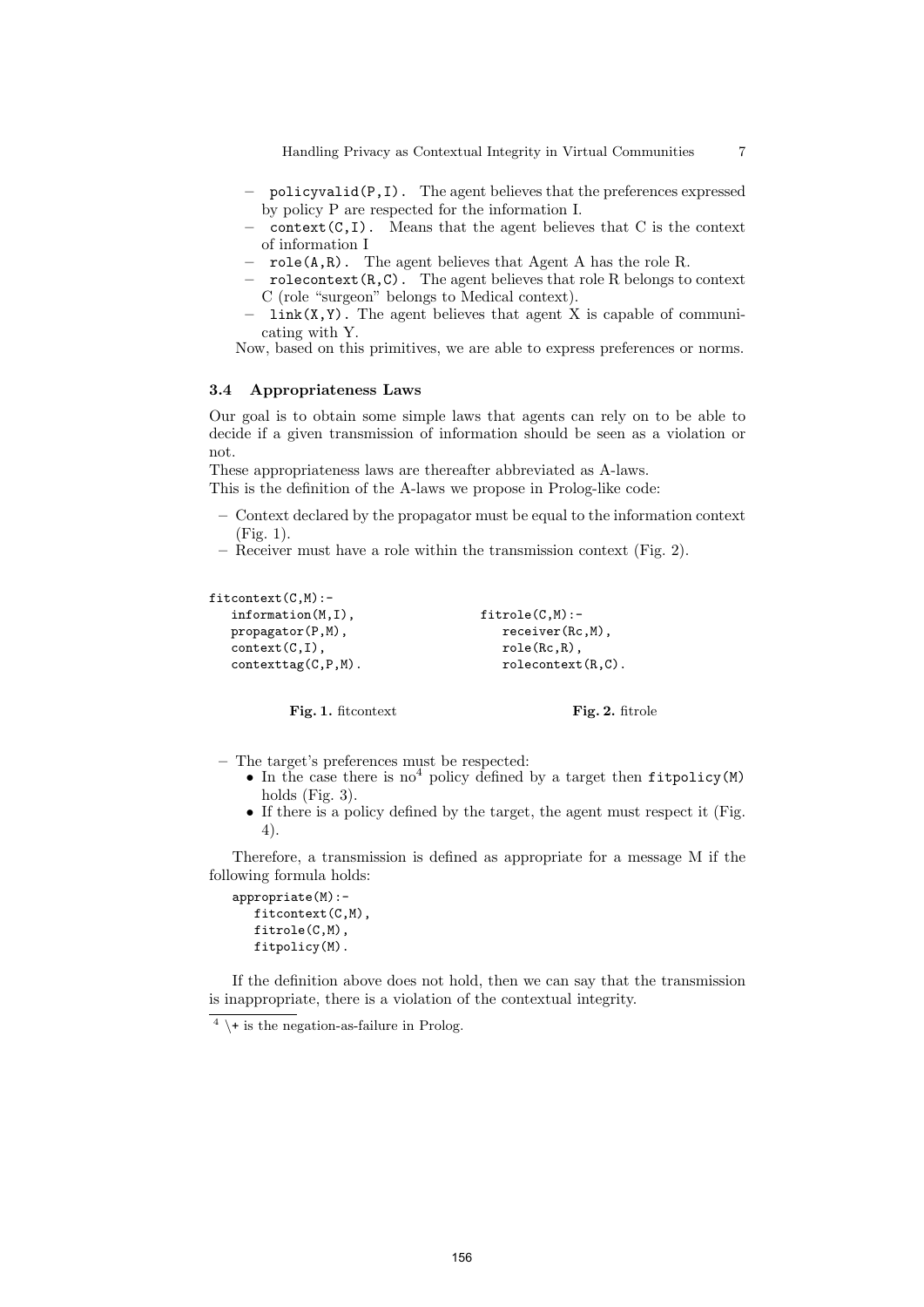```
fitpolicy(M):-
   information(M,I),
   \+ (
      policy(P,T,I),
      target(T,I)
      ).
                                      fitpolicy(M):-
                                          information(M,I),
                                          policy(P,T,I),
                                          target(T,I),
                                          policyvalid(P,I).
```
Fig. 3. fitpolicy (when no policy is defined) Fig. 4. fitpolicy (when a policy exists)

## 3.5 Policies

The A-laws define what is appropriate or not in a general point of view, but targets can define policies (preferences) in order to constrain the information. These preferences are defined for a given information by a given agent who signs the policy. In the system, it is not possible to insure that a policy cannot be detached from the information it is referring to, *i.e.* an agent may erase the policy at some point. But it is ot possible to reattach a policy to another information, because the policy is signed, and contains a pointer to the information it refers to.

A policy is composed by several statements. A statement is composed by several primitives from the ones described in section 3.3 and by a type of statement that can be:

– forbidden(I):-

Declares a situation that should not occur within a transmission of information I.

 $-$  mandatory(I):-

Declares a situation that has to occur within a transmission of information I.

A given policy is fulfilled if none of its forbidden statements holds (if one holds, then it is unfulfilled) and one of its mandatory statements holds $[1]^{5}$ .

An example of policy for a given information identified by 'info99' is given below. It is composed by two forbidden statements (do not send data to an agent who has a common contact with the target AND don't send data to the target) and one empty mandatory statement.

| forbidden(info99):-     | $for$ bidden $(info99)$ :- |
|-------------------------|----------------------------|
| information(M, info99), | information(M, info99),    |
| $receiver(X, M)$ ,      | $receiver(X, M)$ .         |
| $target(T, info99)$ ,   | $target(X)$ .              |
| $link(X,Z)$ ,           |                            |
| $link(Z,T)$ .           | $mandatory(info99)$ .      |
|                         |                            |

<sup>5</sup> A statement is composed by a conjunction of primitives, therefore the disjunction is expressed by defining multiple statements of the same kind. This is why only one mandatory statement is required to validate the policy and one forbidden to invalidate it.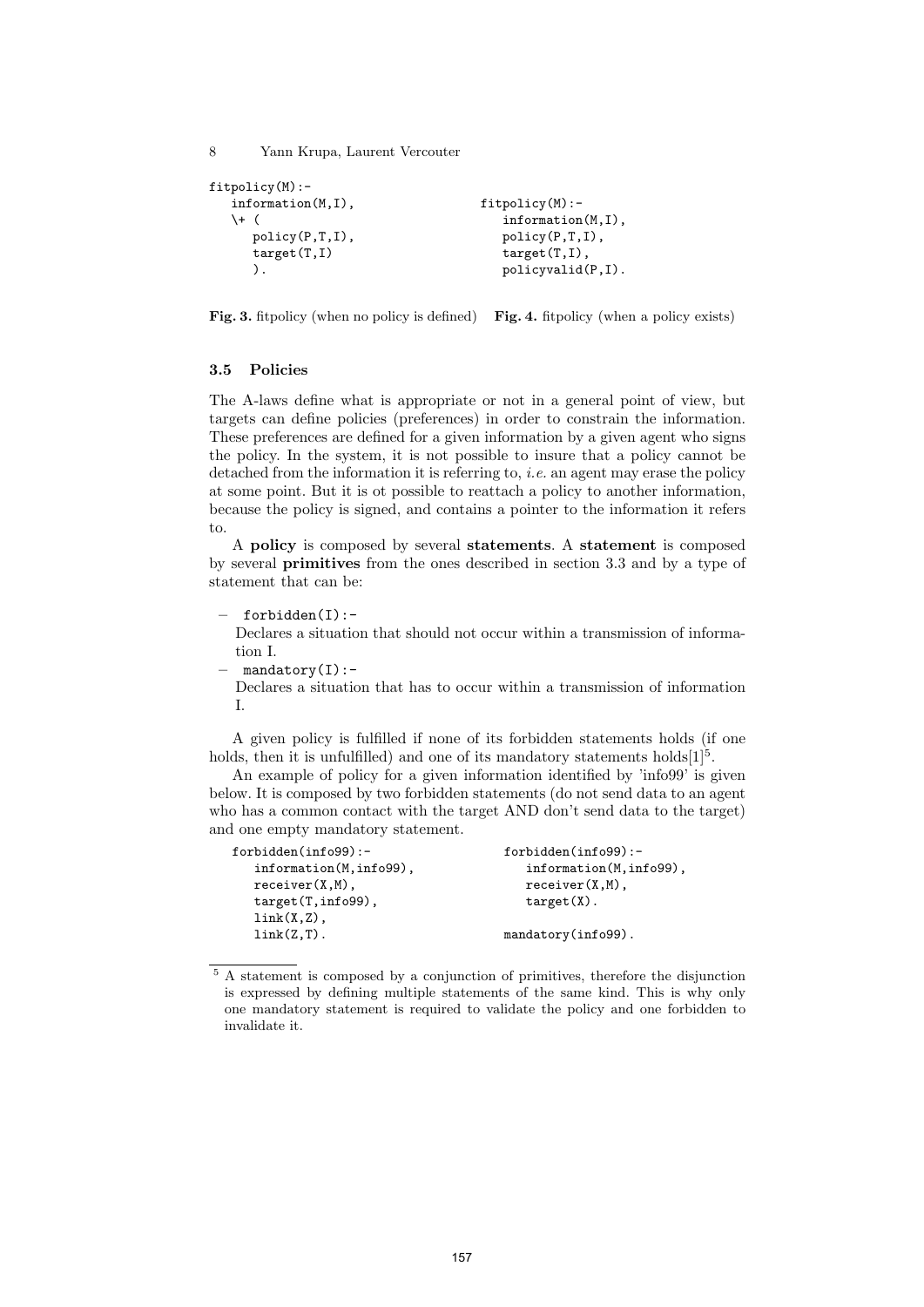In order to test the primitive  $policyvalid(P,I)$ , an agent adds to his memory all the statements contained in policy P (we suppose here that we have a primitive addpolicy(P) to do just that):

```
policyvalid(P,I):-
   addpolicy(P),
   \+ forbidden(I),
   mandatory(I).
```
# 4 Privacy Enforcing Norms

As shown in the previous sections, we need the agents to check the transmissions, to be able to see if there are violations and punish the responsibles. This section propose a set of norms that defines what should be the behavior of a compliant agent in the system. Then it describes the punition mechanisms and finally discusses the inherent problems regarding the subjectivity of beliefs.

#### 4.1 Definition

The basic component of the system is the set of A-laws, that express Contextual Integrity violation. But the keystone of the system are the Privacy Enforcing Norms (PENs), defined in this section, that instruct the agents to respect the A-laws and punish those who do not.

The PENs are the following :

- 1. Respect the Appropriateness laws
- 2. Sign the transmission chain before sending
- 3. Do not send information to untrusted agents
- 4. Delete information from violating or untrusted agents
- 5. Punish agents violating these norms (this one included)

The first norm (PEN 1) that we propose is meant to protect the A-laws from being violated : "Respect the Appropriateness laws".

From our point of view, every agent must take responsibility when doing a transmission. Thus we define a norm stating that every agent has to sign the transmission chain (in order to backtrack the potential violation to its source). We also consider that sending information to an agent while knowing that he will commit a violation, is a violation itself. Two new norms are then defined : "Sign the transmission chain before sending (PEN 2) ; Do not send information to untrusted agents (PEN 3)." The PEN 3 also implements the social punishment, because agents will stop communicating with these untrusted agents.

The fourth norm aims at minimizing the violations by deleting information received from unreliable agents (PEN 4).

Norms that the agents should respect have been defined, but we want to be sure that the agents in the system will punish those who do not respect the norms, henceforth punishing those that do not punish agents not respecting the norms. This last norm (PEN 5) insures consistency of the PENs, because an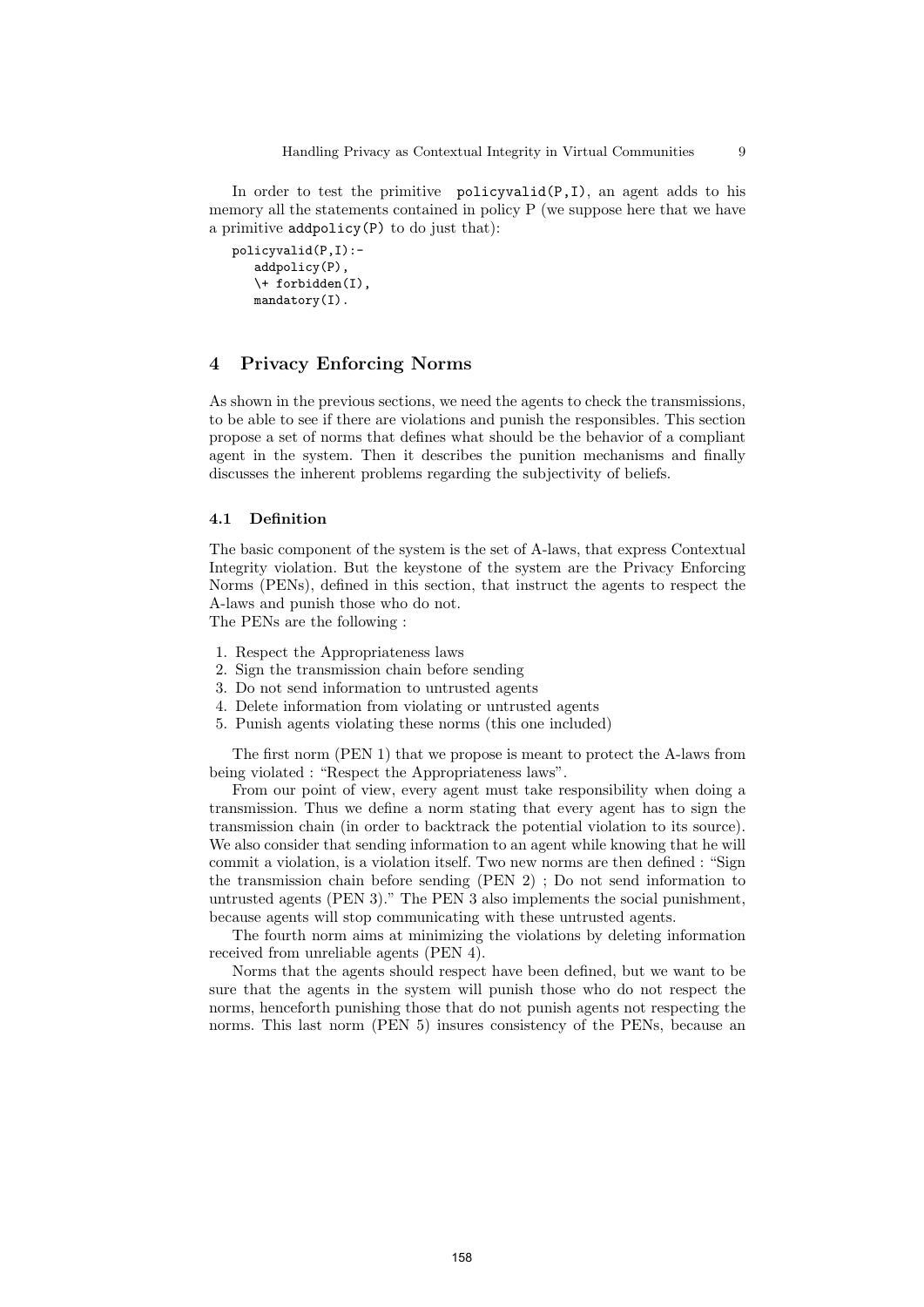agent that decides to violate a norm will be punished, others will stop trusting him and eventually he will become socially isolated.

Therefore norms are not enforced by the system but by the agents themselves and agents refusing to enforce the norms will be punished by other agents. For now, the punishment is implemented as a social punishment: an agent witnessing a violation has to send a message to all of its contacts stating the details of this violation. The following section gives more details about this punishment mechanism.

#### 4.2 Punishment

When an agent detects a violation of the PENs, PEN 5 states that he has to send a punishment message. This message is meant to describe the violation so that other agents can punish the culprit. The message has the same structure than all the messages in the system: information and meta-information. Here the information part contains:

- The meta-information of the original message source of the violation
- A description of the violation usign the primitives of section 3.3

Sending the meta-information of the original message is useful to provide evidence to other agents that may not believe that there was a violation. The advantage of sending only the meta-information is that the agent will not transmit the information itself (which could in turn trigger a violation and so on).

The violation is described using the primitives, and the PEN that has been violated. For instance, if the PEN 3 has been violated by Bob, the following primitives will be sent:

```
pen3violation(Bob,mess45),
receiver(John,mess45),
propagator(Bob,mess45),
untrustworthy(John).
```
These primitives will be handled and verified by the receiving agent. If the agent agrees with every primitive in the argument, then he can propagate the punishment message and punish the culprit by revising its trust. There are situations where the agents may not have the same beliefs, e.g. John may or may not be trustworthy depending on the agent making the assesment.

#### 4.3 Discussions on Subjectivity

Some of the PENs are very subjective, because they are based on beliefs. Therefore 2 given agents in the system may not have the same belief and interpret the norms differently. For instance, two agents,  $A$  and  $B$  may have different beliefs regarding agent X trustworthiness: A trusts X but B does not. Now A sends a message to  $X$  who in turn sends the message to  $B$ . In the transmission chain, B is able to see that the transmission occured between  $A$  and  $X$ , which violates norm 3. Going back from A point of view, it would not be fair to be punished for this transmission as  $X$  seems trustworthy for him.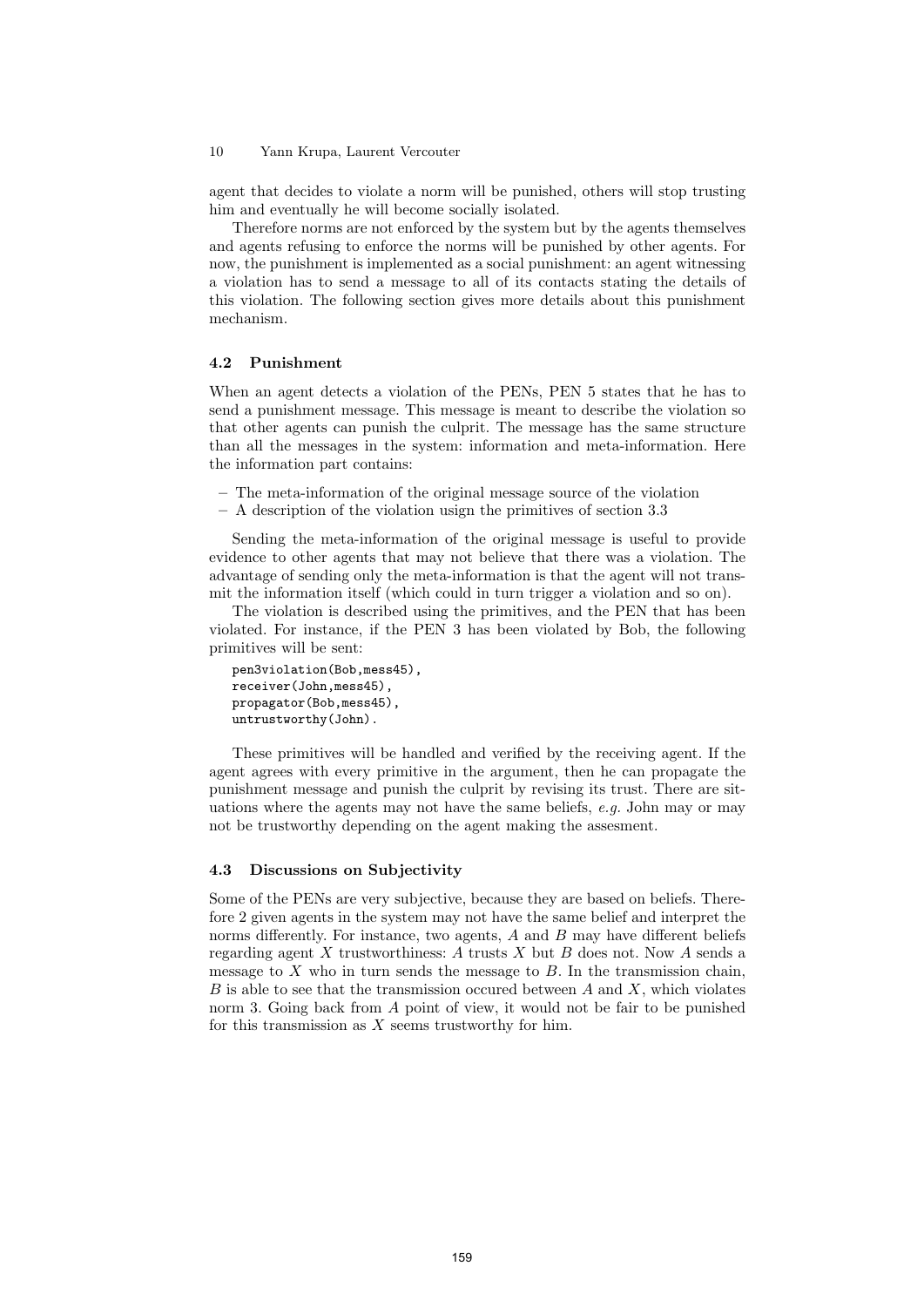B witnessed a violation so he has to send a punishment message. The punishment message has to argue about the punition. More than just saying "A does not respect the norms", B makes a message stating that "A violated the third norm because  $B$  believes that  $X$  is untrustworthy and  $A$  sent a message to  $X$ ". The agent receiving this violation message is going to check these statements and if he agrees, he can revise his trust level towards A.

Along with the violation description, the punishment message contains the meta-information of the original message. This allows other agents to check the PENs and violation description. For instance, it will allow agents to check that A did sent the information to  $X$  by looking at the transmission chain contained in the meta-information.

#### 4.4 Usage

This section describes how the agents are meant to protect privacy using the tools provided in the previous sections. As it is said in the introduction, our goal here is to handle privacy from the agent perspective to minimise the number of violations in the whole system.

There will be two main situations:

- Receiving: When the agent receives an information: "Does the agent that sent me this information made a violation by sending it to me?"
- Propagating: When the agent is about to send information: "Am I going to make a violation if I send the information to this agent?"

Trust In the framework presented in this article, agents may perceive things differently. If we take a closer look at the primitive  $context(C, I)$  described earlier, for instance, it is stated that it means that the "agent believes that C is the context of information I". Therefore, some agent X may believe for a given information that the context is O, and another agent Y may believe that the context is P. This situation can happen because the agents are autonomous and have beliefs that can be different from one to another. As they have different beliefs, some agent may think that a given transmission is inappropriate, and another may think that it is not. Because of this uncertainty, when an agent detects a violation, he is not able to be sure that the other agent made the violation on purpose, therefore it will be unfair to kick him directly from the system. This is where trust comes in, this kind of "soft security" is able to cope with detection errors while still being able to exclude the ones that make violations. Trust is one of the main components to decide who is reliable or not for handling our information. If someone is untrustworthy, we are not willing to send him any piece of information.

The trust management component of agents is not yet implemented and is being defined in our current ongoing work. We will probabaly use an adaptation of existing computational trust models for multi-agent systems such as LIAR[13] or Repage[12].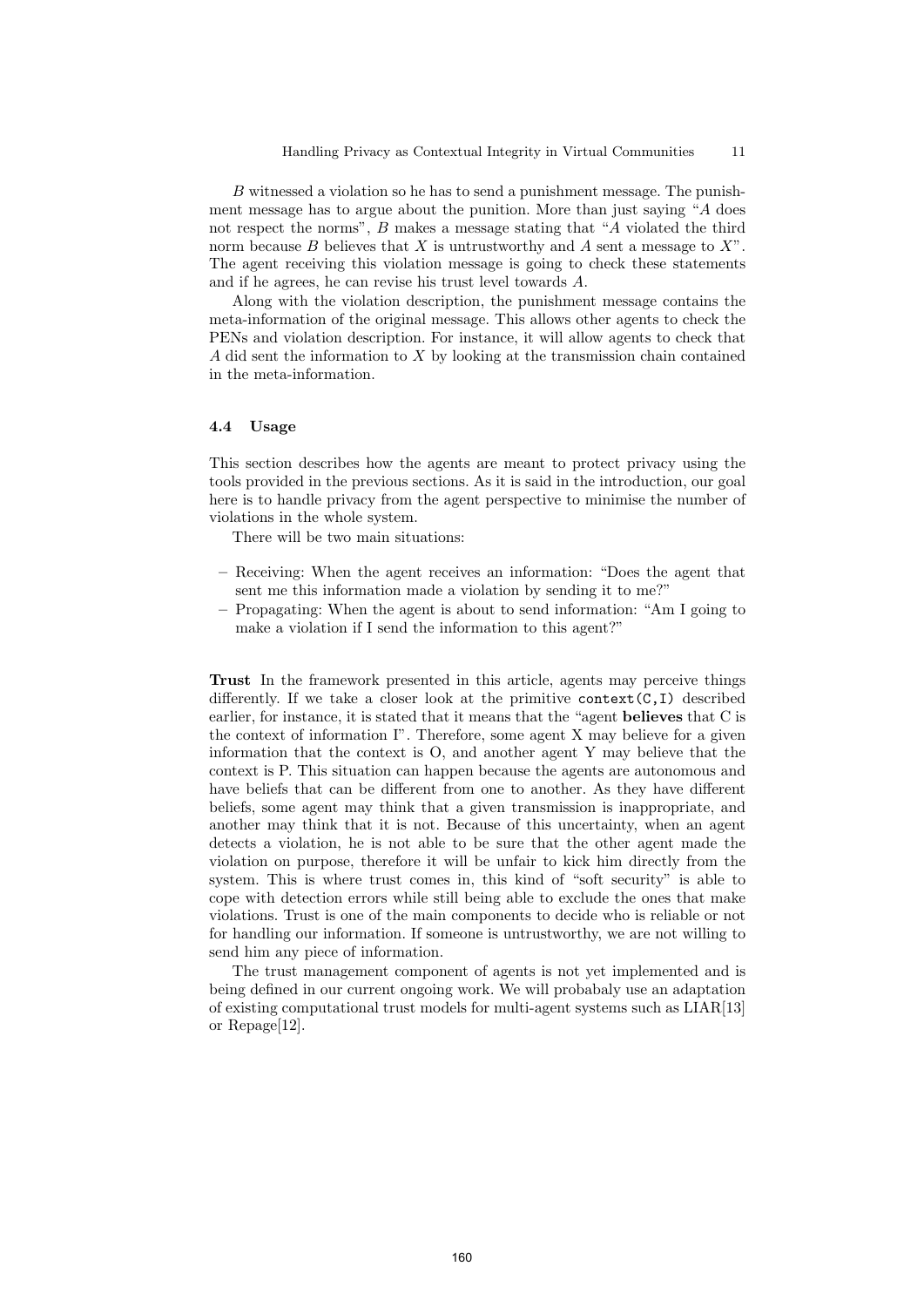Receiving When the agent is receiving a message, he has to check if the transmission that just occured is a PEN violation or not. First, the agent has to check the A-laws to see if the transmission is appropriate (PEN 1), as described in section 2.2. To do that, the agent will have to infer multiple things, for example: who is the target of the message? what is the context of the message? This is possible either by using personal knowledge, by using the context tags and target tags or by analysing the information directly. As the context tags (and target tags) are signed, it is possible to trust the agent that signed the given tag, to come to believe that this context tag corresponds to the context of the information.

If the agent detects a PEN violation, he sends a "punishment message" to other agents.

Finally, the agent readjusts the trust level he has towards the propagator that just made the violation.

Propagating This second situation happens when the agent is about to send information. Before sending, it is necessary to attach to the information all possible meta-information:

- If the agent can identify the target of the information (by using knowledge or information analysis), he adds a target tag for target Z that he signs. This states that the agents confirms that the target of the information is Z.
- If the agent is able to determine the context of the information (by using knowledge or information analysis), he adds and signs a context tag.
- If the agent is the target, he can specify some restrictions regarding further dissemination of the information, in this case, he adds a policy that he signs.
- The agent also signs the transmission chain to insure PEN 2.

Then, the agent should make all PEN assessments towards the receiver:

- Does the agent violates the A-laws (PEN 1) by sending the information to the receiver? An agent never violates A-laws, except if he is malevolent or ignorant, which in both cases, will be punished by other agents.
- Does the agent trust the receiver? (PEN 3) If he is untrustworthy, it means that he has probably made some privacy violations in the past. As the agent aims at protecting the information he holds, he only sends to the ones he trusts.
- And so on with the other PENs.

At the end, the agents send information from one to another, checking before sending and after receiving if some violation has occurred. When violations are detected, agents send "punishment messages" to their contacts, so that others become aware of the violation that occurred. Eventually, agents that make violations will be socially excluded from the system, because no agents communicate with untrustworthy agents.

# 5 Sample Application

Our aim here is to define a sample application to show how all the framework components instantiate on this application.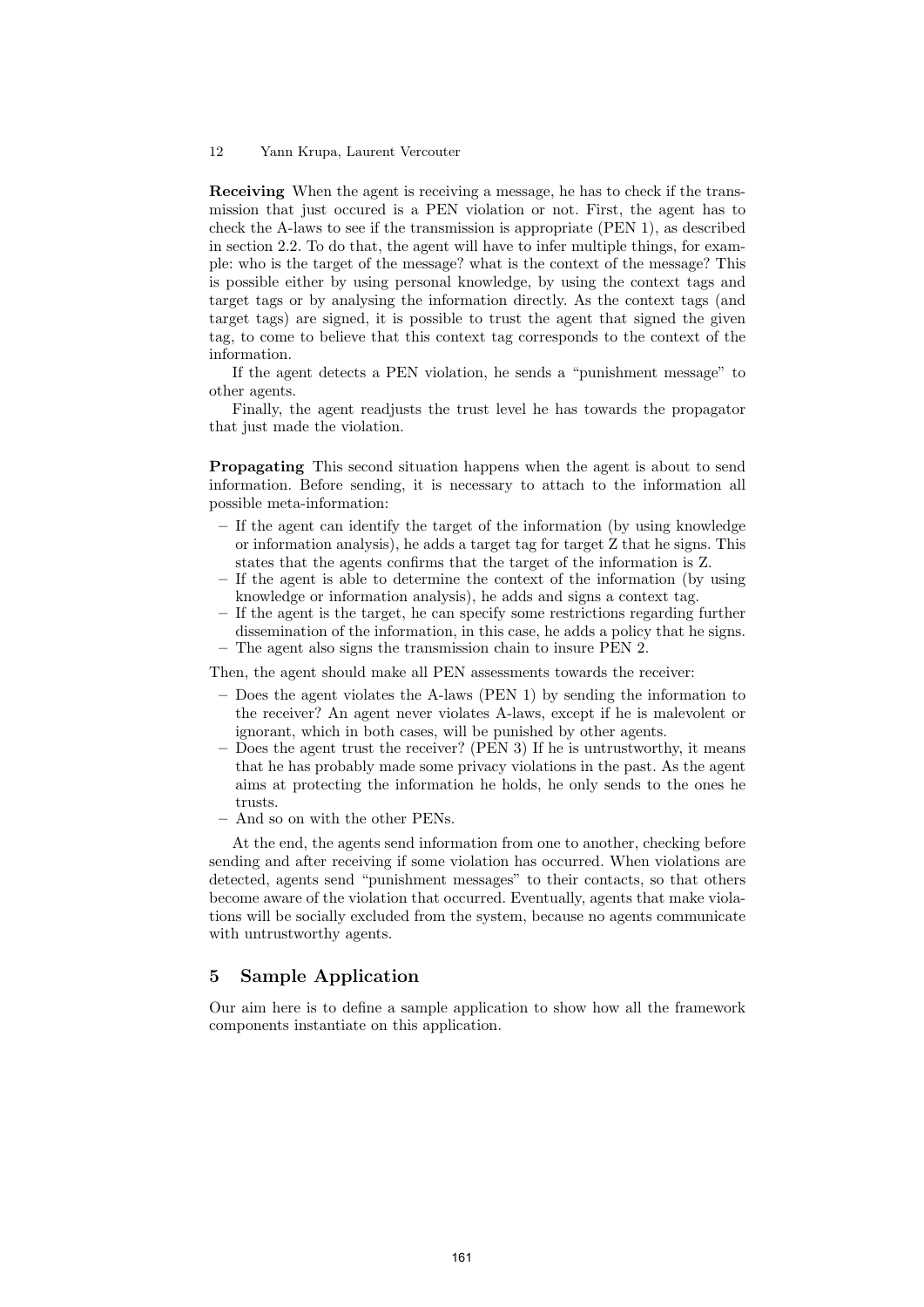## 5.1 Photo Sharing

The application that we consider here is a photo sharing social network. Basically, users can share pictures with their contacts who can, in turn, share again those pictures with their own contacts and so on. We provide the users with an assistant agent that will do all the assessment described before to inform the user of any violation. The final decisions lies in the hands of the user, the assistant does not take any decision.

In this system, the pictures are the information that is exchanged.

## 5.2 Primitives Instantiation

Some of the primitives we defined earlier need to be specified for this application. The primitives based on meta-information always remain the same, because the nature of the meta-information does not change. So do the primitives for transmission roles.

We can explain in more detail the primitives based on agent beliefs because the way they are inferred is what is interesting here:

- $\overline{\phantom{a}}$  context(C,I) For the agent to believe that C is the context of information I, there are alternative solutions:
	- Look if there is a context tag emitted by a trusted agent
	- Analyse the picture to find its context (using image analysis techniques)
	- Ask the user attached to the agent to determine the context of the picture
- $\frac{1}{\sqrt{2}}$  target(X,I) The same process can be used for the agent to believe that X is the target of I:
	- Look if there is a target tag emitted by a trusted agent
	- Analyse the picture to find if the target is on the picture
	- Ask the user attached to the agent to determine the target of the picture
- $-$  link(X,Y) By analysing the transmission chain in the meta-information, the agent can discover links between other agents.
- $-$  knows(X,I) Using the same technique, the agent can extract from the transmission chain the list of agents that received the information in the past.
- $\sim$  role(A,R) The agent asks the organisational infrastructure to know the possible roles of A.
- $r$ olecontext $(R, C)$  The agent asks the organisational infrastructure to know the possible roles fitting in context C.
- policyvalid( $P, I$ ) The agent infers on his belief base to see if the policy is valid as explained in section 3.5.

With the primitives instantiated, it is easy to check the policies, the A-laws and all needed components. In the next section we show an example of what happens in the application.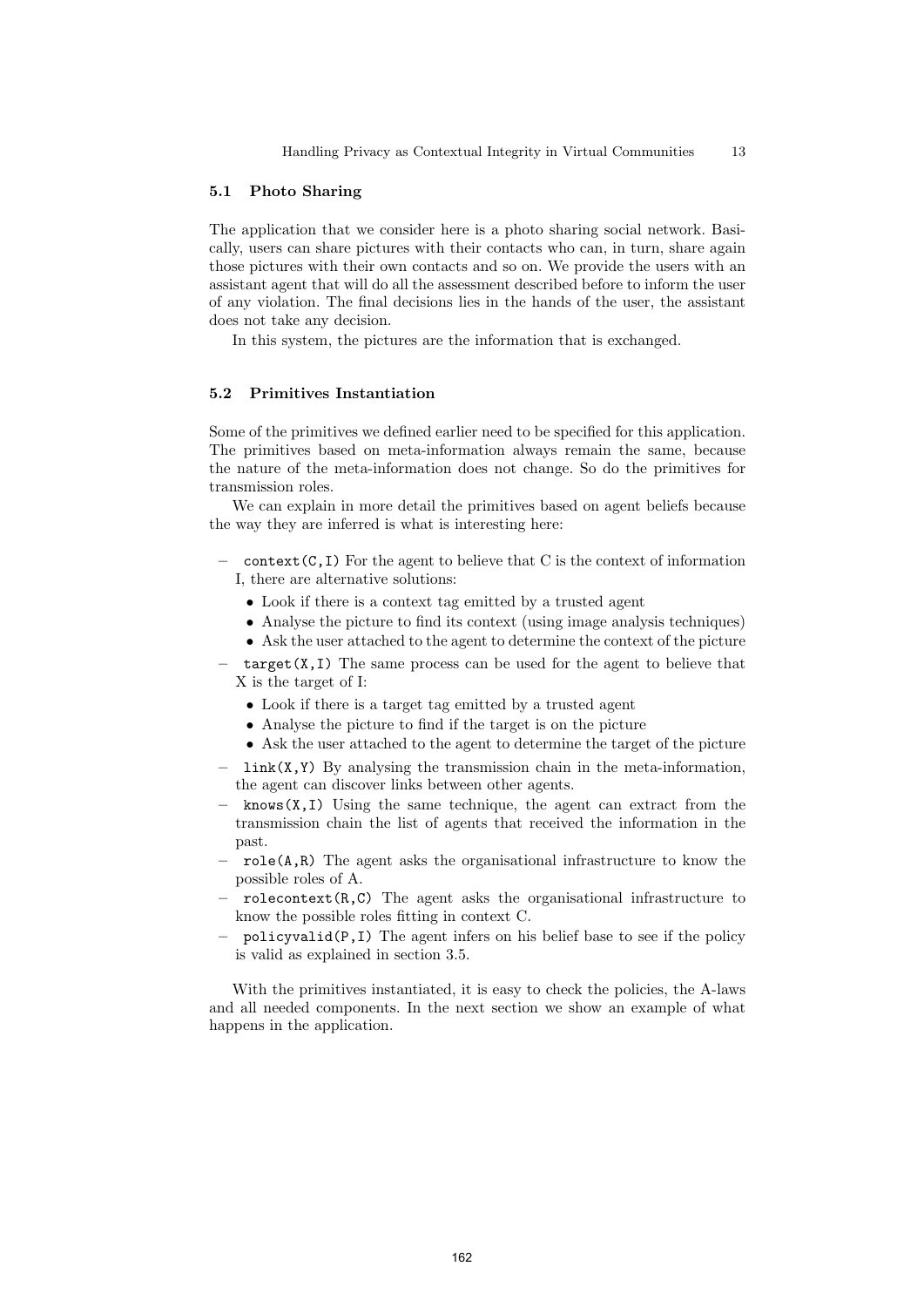#### 5.3 Use Case

Alice wants to share a picture with Bob. The target of the information is James, who is in an awkward position on the picture. Some of James' friends already had this information before, therefore, there are tags describing the context as "James friends" and the target as "James". No policy has been attached. The unique identifier of the information is "pic254". The message is identified by "mess412".

When Alice clicks on the button to send the picture to Bob, the assistant agent checks the PENs:

- PEN 1: Does the agent violates the A-laws by sending the information to the receiver? This is the instantiation of the laws described in section 3.4:
	- The declared context is set by the agent, so the declared context fits the context the agent believes to be the real one, the following formula holds:

```
fitcontext('James friends',mess412):-
   information(mess412,pic254),
   propagator('Alice',mess412)
   context('James friends',pic254),
   contexttag('James friends','Alice',mess412).
```
• The assistant agent is not able to find a role for Bob that fits into the context "James friends", the formula does not hold:

```
fitrole('James friends',mess412):-
   receiver('Bob',mess412),
   role('Bob',?),
   rolecontext(?,'James friends').
```
• No policies were defined, therefore, the first fitpolicy(M) statement holds (no policy exists for none of the target of the information).

The following Appropriateness formula does not hold, because Bob is not a friend of James (the target):

# appropriate(mess412):-

```
fitcontext('James friends',mess412),
fitrole('James friends',mess412),
fitpolicy(mess412).
```
Beyond this point, the assistant agent knows that the transmission will be inappropriate, and therefore violates the PENs. Anyway, he asks the user (Alice), what to do: continue or abort the transmission?

Alice wants to continue. The message containing the picture and metainformation is sent to Bob.

Bob's agent handles the information by checking the PENs:

– Does the message violates contextual integrity? Bob's agent runs here the same test that Alice's agent did (using his own beliefs). As Bob is not a friend of James, no roles fits in the context "James friends" and a violation is therefore detected.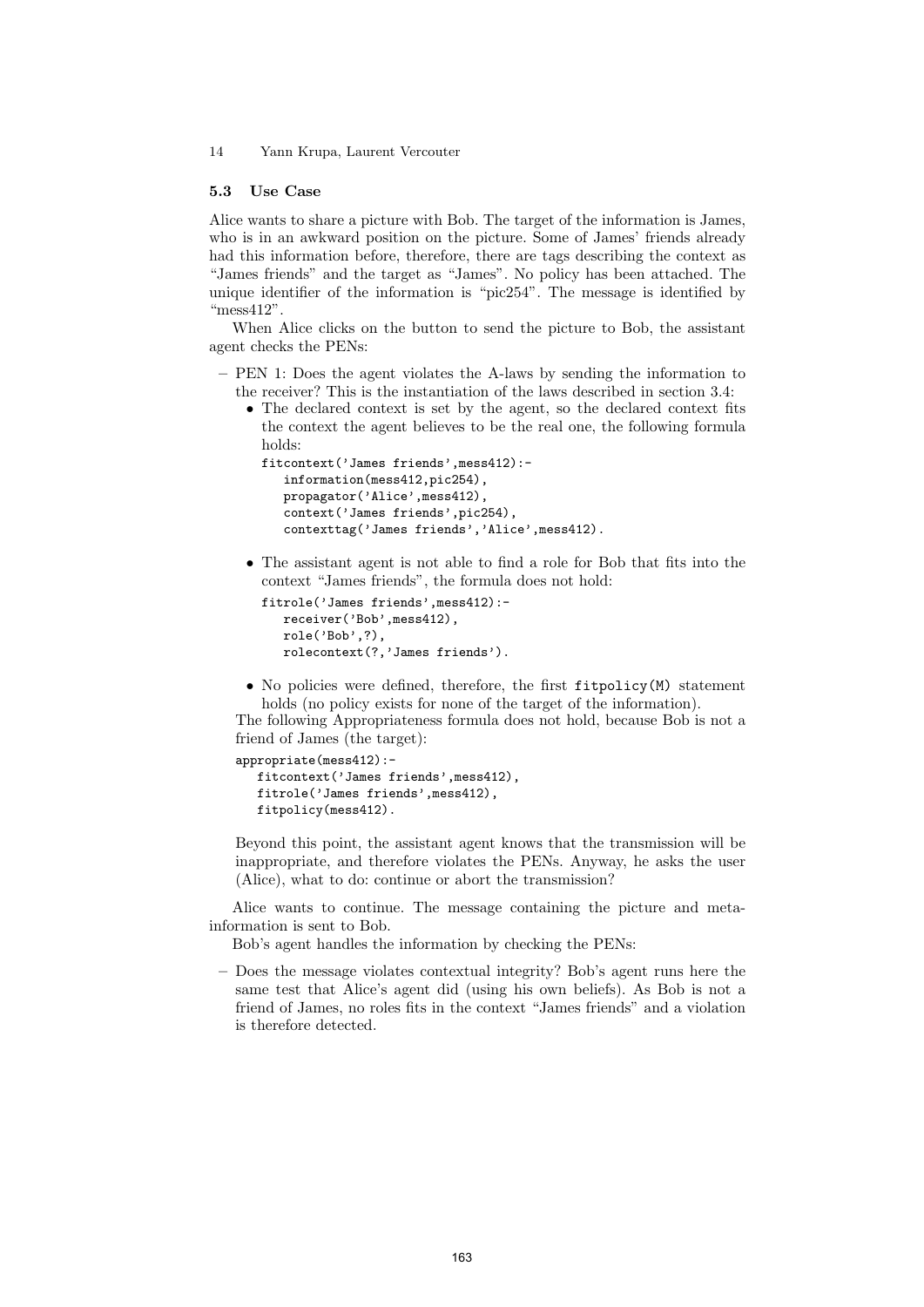Bob's agent adjusts his beliefs, he does not trust Alice anymore because it is not the first time that Alice deceives Bob. He sends to all his contacts a "punishment message" containing the meta-information (context tags, target tags, transmission chain) and the following description:

```
pen1violation(Alice,mess412),
information(mess412,pic254),
context(C,mess412),
\+ fitrole(C,mess412).
```
Dave's agent is one among those who receives this message. Dave was about to send a message to Alice, when he clicks the "send" button, his agent checks the PENs. Then PEN 3 forbids to send a message to an untrusted partner. Dave's agent warns him that Alice is untrustworthy and that the transmission will violate the PENs.

Users stop communicating with Alice because of the violation she made. Alice is now socially excluded, she is yet still in the system but nobody keeps communicating with her.

The example is a little bit hard on Alice in order to show the power of social exclusion. Normally, it will take multiple violations for someone to be excluded from the system and forgiveness could occur after a certain time.

# 6 Conclusions

The framework we presented in this article allows to protect users privacy in a decentralised and open system when it is not possible to apply computer security approaches. Based on Nissenbaum's Contextual Integrity theory, we propose an approach using appropriateness laws that defines what is an appropriate information transmission (and therefore, what is inappropriate). Primitives are defined to express these laws and to allow agents to define preferences over the transmission of some specific information.

Agents in the system play both roles of actors and judge: they transmit information, and they detect violations. Agents also inform others when they spot a violation, so that the violating agents are excluded of the system. This behavior is directed by the Privacy Enforcing Norms (PEN) described in this article.

There are still some unsolved problems in the system, that may prevent it from working correctly:

- The trust related problems: "what happens if there are too many malevolent agents in the system?"
- "Journalist Problem": "what happens if an agent decides to sacrifice himself to become a relay for information that violates privacy?" (the original source is never punished, only the journalist).
- Reputation Paradox: Information about reputation is libellous in a way, so it can generate privacy violation. But at the same time, it is required for maintaining information regarding agents that make violations.

164